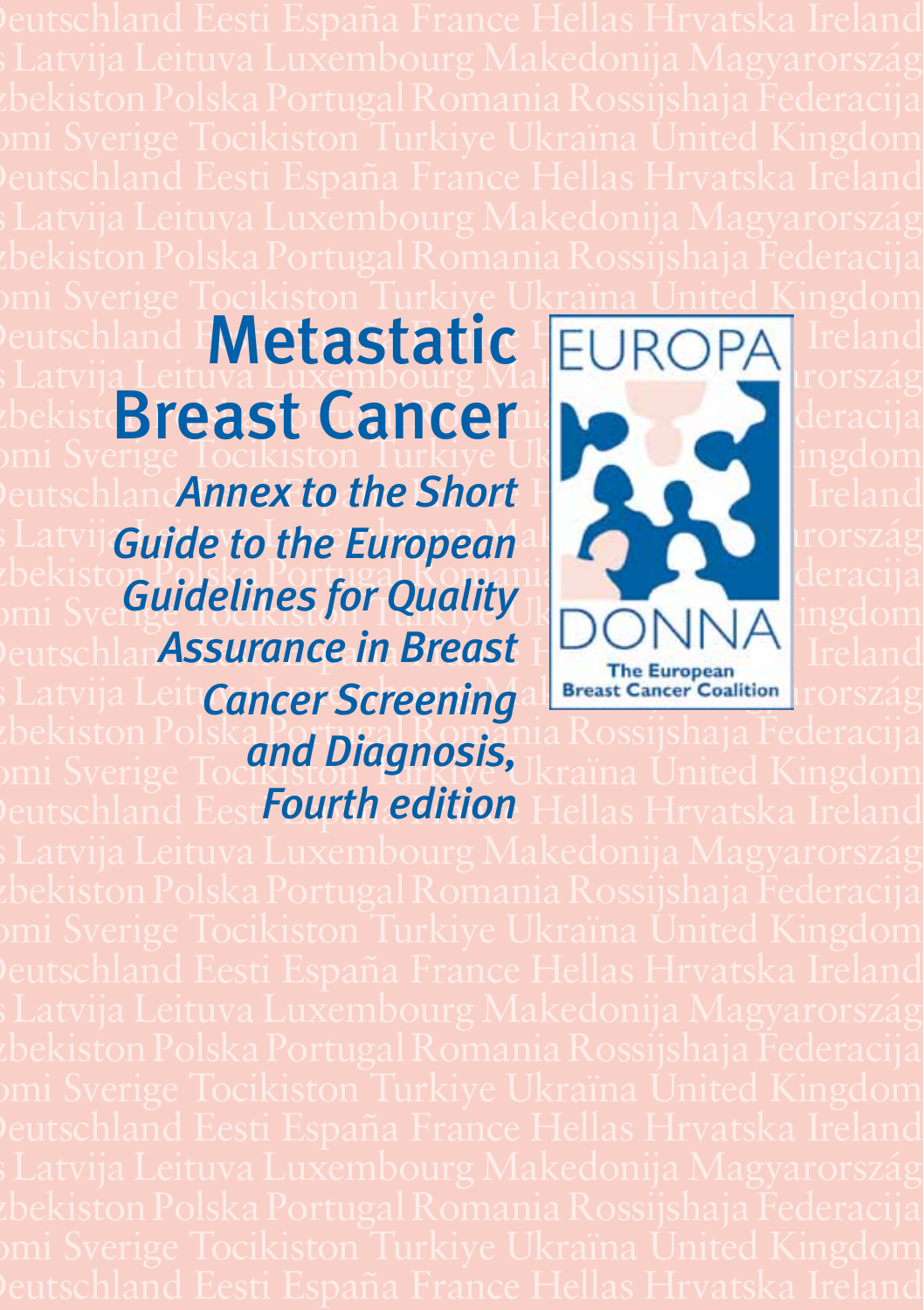

# **The requirements of a specialist breast unit: metastatic breast cancer**

**This annex to the** *Short Guide to the European Guidelines for Quality Assurance in Breast Cancer Screening and Diagnosis* **has been developed to provide additional information concerning services for women with metastatic/advanced breast cancer that was included in the chapter dedicated to the requirements of a specialist breast unit in the 4th edition of the** *European Guidelines for Quality Assurance in Breast Cancer Screening and Diagnosis***. EUROPA DONNA is advocating that these services be provided to all women diagnosed with metastatic breast cancer across Europe.**

#### **9.4 General recommendations**

**Specialist breast units** must provide care for all stages of breast care and disease, including metastatic disease. The core components of a woman's treatment must be managed at her breast unit, although some occasions may require her to receive radiotherapy at associated large oncology centres.

### **9.7.6 Clinics for advanced and recurrent breast cancer**

- An **Advanced Breast Cancer Clinic** must be held once every two weeks at specialist breast units
- **n** A **breast oncologist and/or medical oncologist** is to attend the clinic and a surgeon must be available if required
- $\blacksquare$  All patients with advanced breast cancer or recurrence must be managed in this clinic according to protocols established by the **multidisciplinary team**
- **n** Patients **receiving radiotherapy or chemotherapy** elsewhere should be referred back to the breast team at their breast unit and the Advanced Breast Cancer Clinic for follow-up and decision making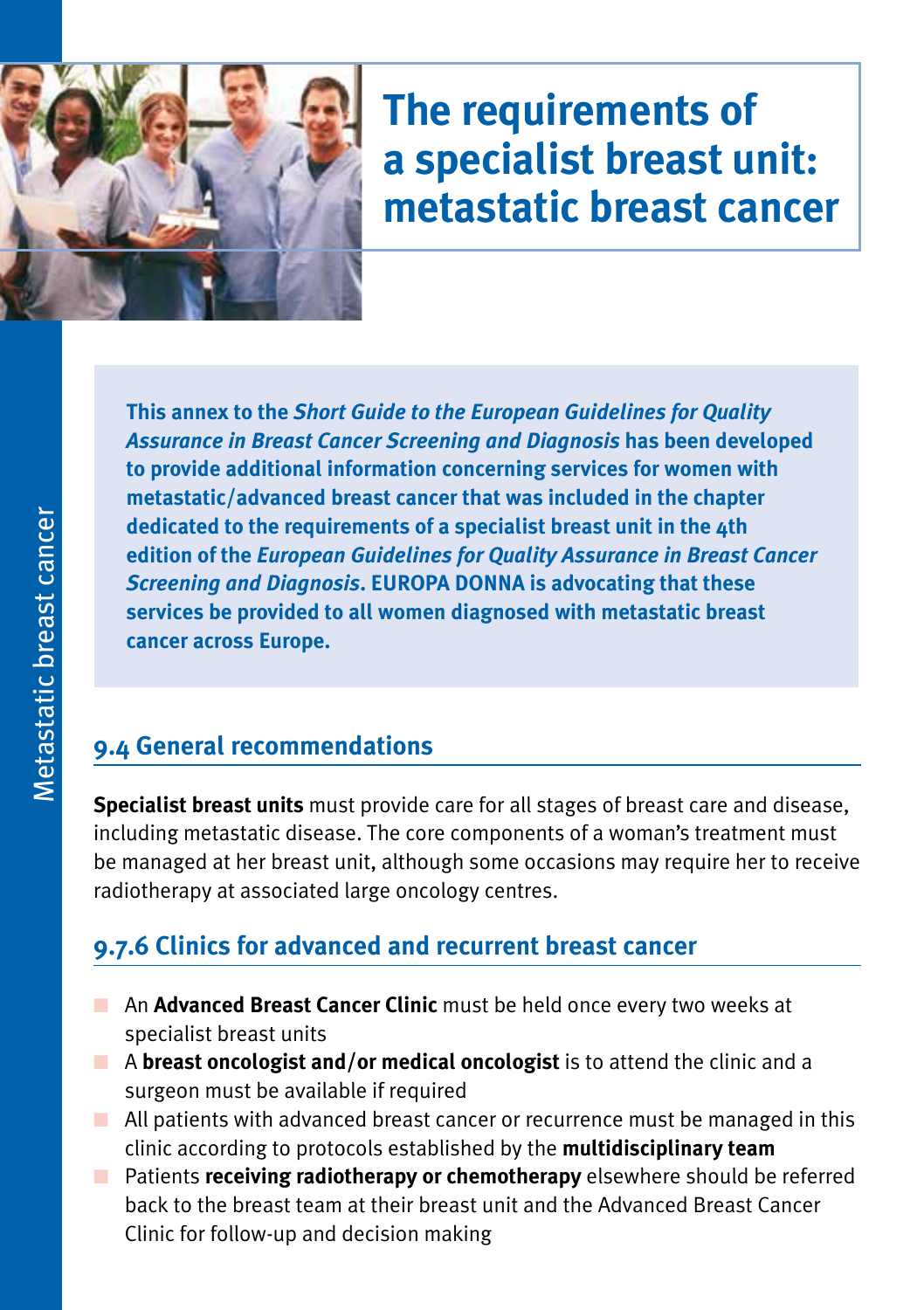#### **9.7.3 The multidisciplinary team**

- $\blacksquare$  All members of the core team (surgeon, radiologist, pathologist, oncologist, radiographers, data managers and support staff) must attend the **multidisciplinary team meeting**, held at least once a week
- **n** Multidisciplinary teams should **discuss cases in follow-up** that have undergone diagnostic testing for possible symptoms of advanced disease
- **n** Breast oncologists must hold **advanced disease clinics** with other members of the breast team at the breast unit

#### **9.7.2 Communication of the diagnosis and the treatment plan**

- **n** Women should be **informed about a diagnosis** of breast cancer within 5 working days
- **n** In cases involving surgery, ideally the diagnosis should be **communicated personally** by the surgeon. If the radiologist informs the woman, then the surgeon and/or the oncologist must personally provide treatment advice to the patient
- **n** In clear cases of **advanced breast cancer** in which the treatment does not involve surgery, the oncologist may be the appropriate specialist to communicate the diagnosis

#### **9.5.2.8 Patient support staff**

- n Patient support staff, such as **breast care nurses** and psychologists specialised in breast cancer, should be available on demand at the Advanced Breast Cancer Clinic and should be present to support women and discuss treatment options when they are given the diagnosis that they have metastatic disease
- A **suitable room** with sufficient privacy must be available for this purpose

#### **9.8.4 Palliative care services**

**n** A **palliative care/pain control service** must be easily accessible for women with metastatic disease. There must be a close working relationship between team members at the breast unit, especially breast nurses, and those in the palliative care services to ensure continuity of care. There must also be a good relationship with the local networks for home assistance